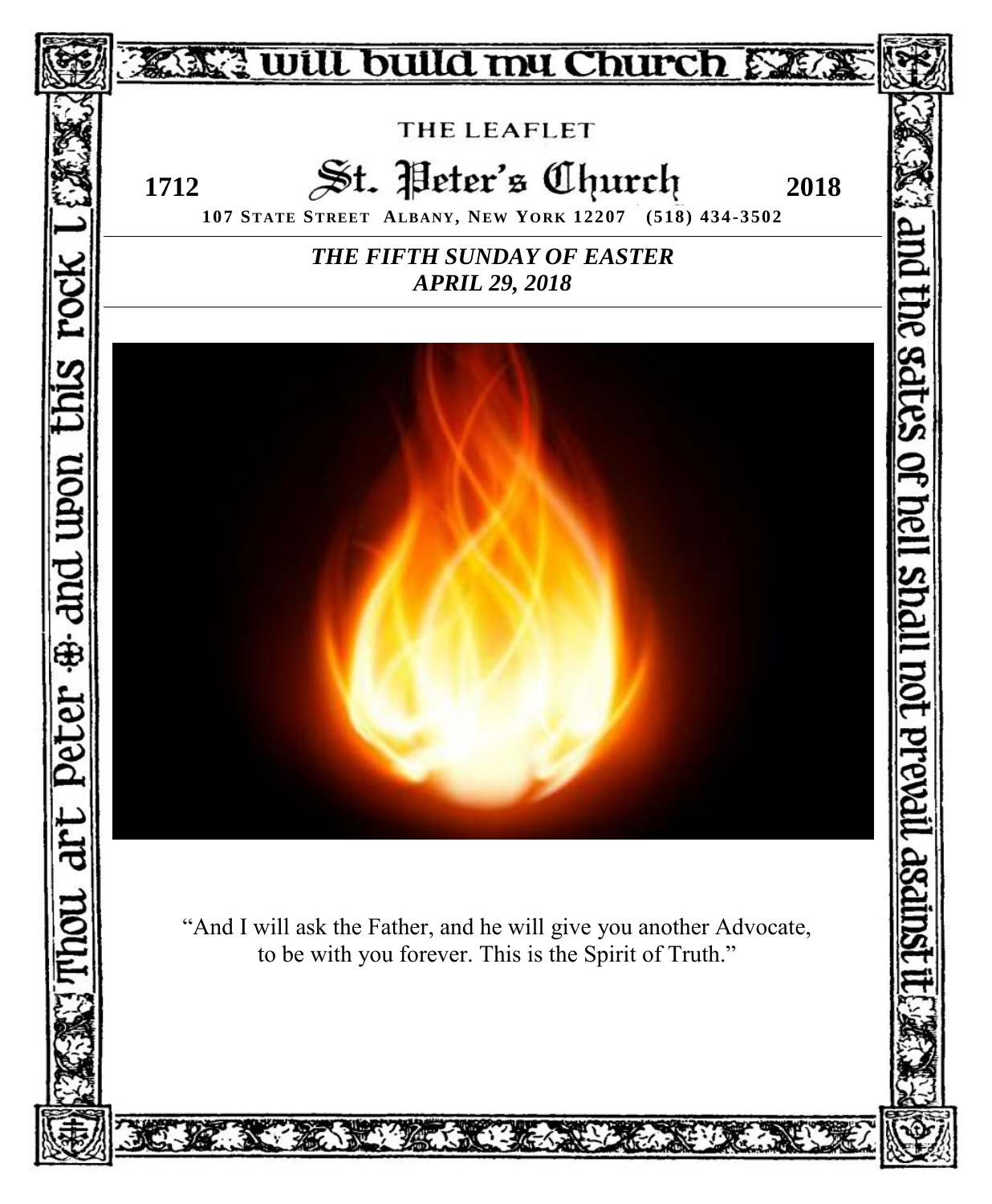|                                               | THE FIFTH SUNDAY OF EASTER - APRIL 29, 2018<br>8:30 A.M. ~ HOLY COMMUNION AND HOMILY<br>10:30 A.M. ~ MORNING PRAYER AND SERMON<br>~ Sunday School and Child Care ~ |                      |  |  |
|-----------------------------------------------|--------------------------------------------------------------------------------------------------------------------------------------------------------------------|----------------------|--|--|
| <b>PRELUDE</b>                                | FUGUE IN F MINOR, OP. 7                                                                                                                                            | <b>MARCEL DUPRÉ</b>  |  |  |
| + PROCESSIONAL HYMN                           | <b>427 WHEN MORNING GILDS THE SKIES</b>                                                                                                                            | <b>LAUDES DOMINI</b> |  |  |
|                                               | <b>CHILDREN'S HOMILY</b>                                                                                                                                           |                      |  |  |
|                                               | $\sim$ Children are invited to come forward to the "crossing" for the Children's Homily $\sim$                                                                     |                      |  |  |
|                                               | <b>MORNING PRAYER ~ RITE ONE</b>                                                                                                                                   |                      |  |  |
| <b>CONFESSION OF SIN</b>                      |                                                                                                                                                                    | PRAYER BOOK, PAGE 41 |  |  |
| + INVITATORY ANTIPHON                         | Alleluia. The Lord is risen indeed:<br>O come, let us adore him. Alleluia.                                                                                         |                      |  |  |
| + VENITE                                      | <b>CHANT S-4</b>                                                                                                                                                   | PRAYER BOOK, PAGE 44 |  |  |
| + PSALM                                       |                                                                                                                                                                    | <b>PSALM 66:1-8</b>  |  |  |
| <b>THE FIRST LESSON</b>                       |                                                                                                                                                                    | <b>ACTS 8:26-40</b>  |  |  |
|                                               | $\sim$ The Children leave to go to Sunday School after the First Lesson $\sim$                                                                                     |                      |  |  |
| <b>CHANT S-183</b><br>+ BENEDICTUS ES, DOMINE |                                                                                                                                                                    | PRAYER BOOK, PAGE 49 |  |  |
| <b>THE SECOND LESSON</b>                      |                                                                                                                                                                    | <b>JOHN 14:15-21</b> |  |  |
| + JUBILATE DEO                                | <b>ANDREW CLARKE IN D</b>                                                                                                                                          |                      |  |  |
| + THE APOSTLES' CREED                         |                                                                                                                                                                    | PRAYER BOOK, PAGE 53 |  |  |
| THE PRAYERS AND GRACE                         |                                                                                                                                                                    | PRAYER BOOK, PAGE 54 |  |  |
| + SERMON HYMN                                 | 516 COME DOWN, O LOVE DIVINE                                                                                                                                       | <b>DOWN AMPNEY</b>   |  |  |
|                                               | <b>SERMON ~ THE REV. SUSAN WALDRON, ASSOCIATE RECTOR</b>                                                                                                           |                      |  |  |
| <b>OFFERTORY ANTHEM</b>                       | <b>JESU DULCIS MEMORIA</b>                                                                                                                                         | <b>PAUL DRAYTON</b>  |  |  |
| + DOXOLOGY AND VERSE 4 OF "AMERICA"           | <b>HYMN 380 VERSE 3 AND HYMN 717 VERSE 4</b>                                                                                                                       |                      |  |  |
| <b>CLOSING PRAYERS AND BENEDICTION</b>        |                                                                                                                                                                    |                      |  |  |
| + RECESSIONAL HYMN                            | <b>657 LOVE DIVINE, ALL LOVES EXCELLING</b>                                                                                                                        | <b>HYFRYDOL</b>      |  |  |
| <b>POSTLUDE</b>                               | <b>SCHERZO IN E</b>                                                                                                                                                | <b>EUGENE GIGOUT</b> |  |  |

**(+ All Standing)**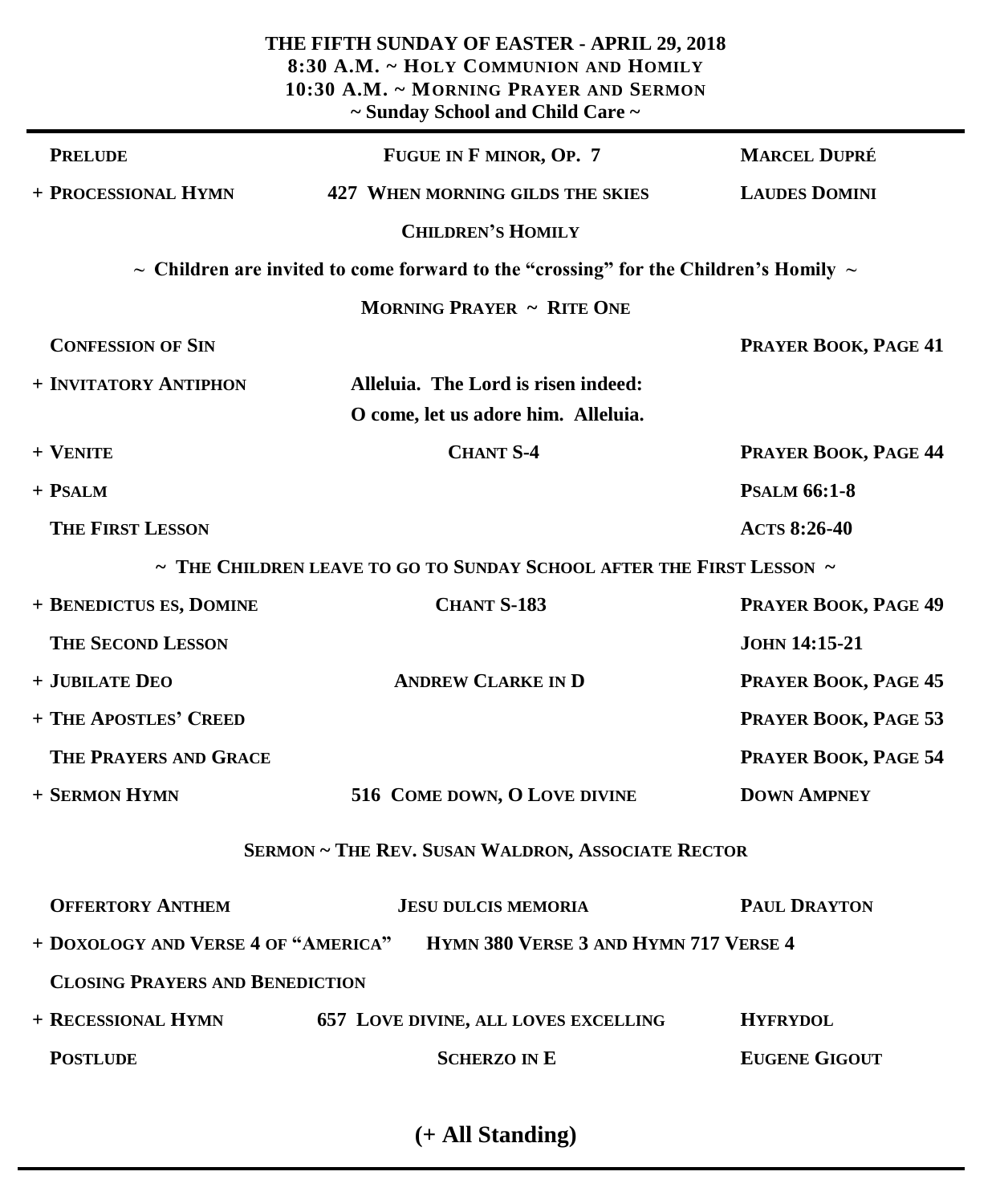# *THE FLOWERS ON THE MAIN ALTAR* are given to the **Glory of God** and in loving memory of Michael Gregware given by Sharon DeBonis

*THE USHERS* at the 8:30AM Service are Clark Daggett and Fred Lincoln *THE USHERS* at the 10:30AM Service are William Collins, Kevin Creagan, Jeff Russom and Frank Spath

## **~ Parish Notes ~**

**Coffee Hour:** Please join us for coffee hour after the 8:30AM and 10:30AM Services. All are welcome.

**Newcomers:** If you are interested in receiving more information about St. Peter's Church please feel free to call the church office or fill out an information card that is located in your pew. If you would like to be added to the church directory please call the church office.

**PASS-the-CAP Fundraiser:** Today, Sunday, April 29th, at BOTH coffee hours come say hello to your 2018 St. Peter's Angels Softball Team!! There will also be a PASS-the-CAP fundraiser to help the team with their expenses. Caps and T-shirts will also be for sale. Hope to see you all cheering the team on this year!

**Youth Sunday:** Please note that Youth Sunday and Children's Chapel will **NOT** take place today as previously scheduled.

**Crop Walk:** Next Sunday, May 6th! The Albany Crop Walk is one of the largest in our nation and raises funds for both local and national food programs. Locally, it supports the Capital District Food Pantries. You may speak to Tim Murphy or Maria Holden to obtain a walker packet or to sponsor one of our St. Peter's walkers. Thank you for your support of local and regional Food Banks.

**Ascension Day Evensong:** Please join us as we celebrate the fullness of the Easter Season with Ascension Day Choral Evensong on Thursday, May 10th at 7:30PM. The music will include C. V. Stanford's Evening Canticles in A, the grand English anthem *Lord, Thou Hast Been Our Refuge*, by E. C. Bairstow, and organ voluntaries by Marcel Dupré.

**150th Convention of the Diocese of Albany:** June 8th-10th at Camp of the Woods, Speculator NY. Please call the church office for a full schedule and registration information.

**ATTENTION 2018 GRADUATES:** We would like to acknowledge all graduates for the 2017-2018 school year. If you, your child, or even your grandchild will be graduating from high school or college or has already graduated anytime during this past school year, please complete the form that will be included in your May Newsletter and return it to the church office. If you did not receive a form or need another one please call the church office. The deadline is Sunday, May 20th if you would like it to be included in the June Newsletter.

**Archives Monthly Articles:** Starting in April articles labeled *From the Archives* will be placed on the display table in the back of the church rather than in the monthly Cornerstone Newsletter. At present there are three months worth of articles on display. So when you come to church please take a look and please help yourself.

**Beaver Cross:** Registration for Beaver Cross Summer Camp is officially open! Get ready for the summer by securing your place at the Diocesan summer camp. Beaver Cross has been *Building Community in Christ* since 1964. Camp activities include: Christian teaching, high ropes & low ropes course, swimming, worship, crafts, archery, sports, camp-wide games and more! For more information and to register online, please visit: **www.beavercrossministries.org.**